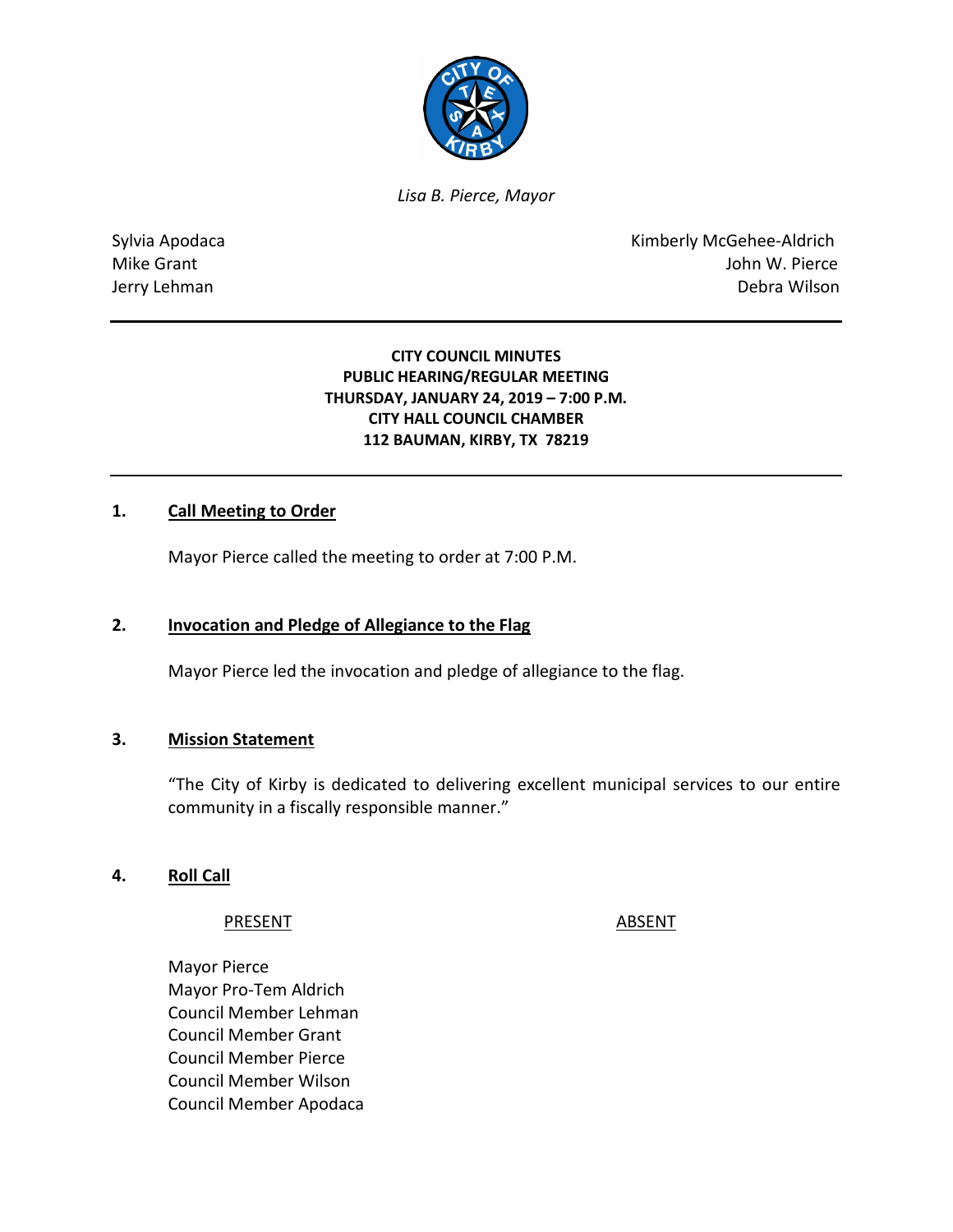Although Mayor Pierce deviated from the agenda, the minutes will be prepared in the order the agenda was posted.

# **5. Citizen Participation**

There were not any citizens signed up to participate.

# **6. Consideration Of And Action On Minutes**

### a. Regular Meeting January 10, 2019

Council Member Lehman moved to approve the minutes for January 10, 2019; seconded by Council Member Wilson. The motion carried with a 5-0-2 vote.

> AYES: 5 NAYES: 0 ABSTAIN: 2 (Council Member Grant and Council Member Apodaca)

## **7. Presentations**

a. Introduction of New Employees

Assistant Fire Chief Hilburn introduced the new employees with the Fire Department: Rebecca Lemanski, Michael Ybarra, Luis Escalante, Charles Stogner, and Martin Ibanez.

b. Recognize Employee of the Quarter

Assistant Fire Chief Hilburn introduced Steven Gawlik as the Employee of the Quarter.

Mayor Pierce closed the regular meeting at 7:08 P.M. and opened the public hearing.

### **8. Public Hearing**

a. A Request To Rezone Property From The Current Zoning Of Commercial, Office And Retail District (C-1) To Commercial District (C-2). The Property Is Located at Lot 31, Block 3, CB 5941, Known As 5447 Seguin Road, Kirby, TX 78219, Bexar County, Texas.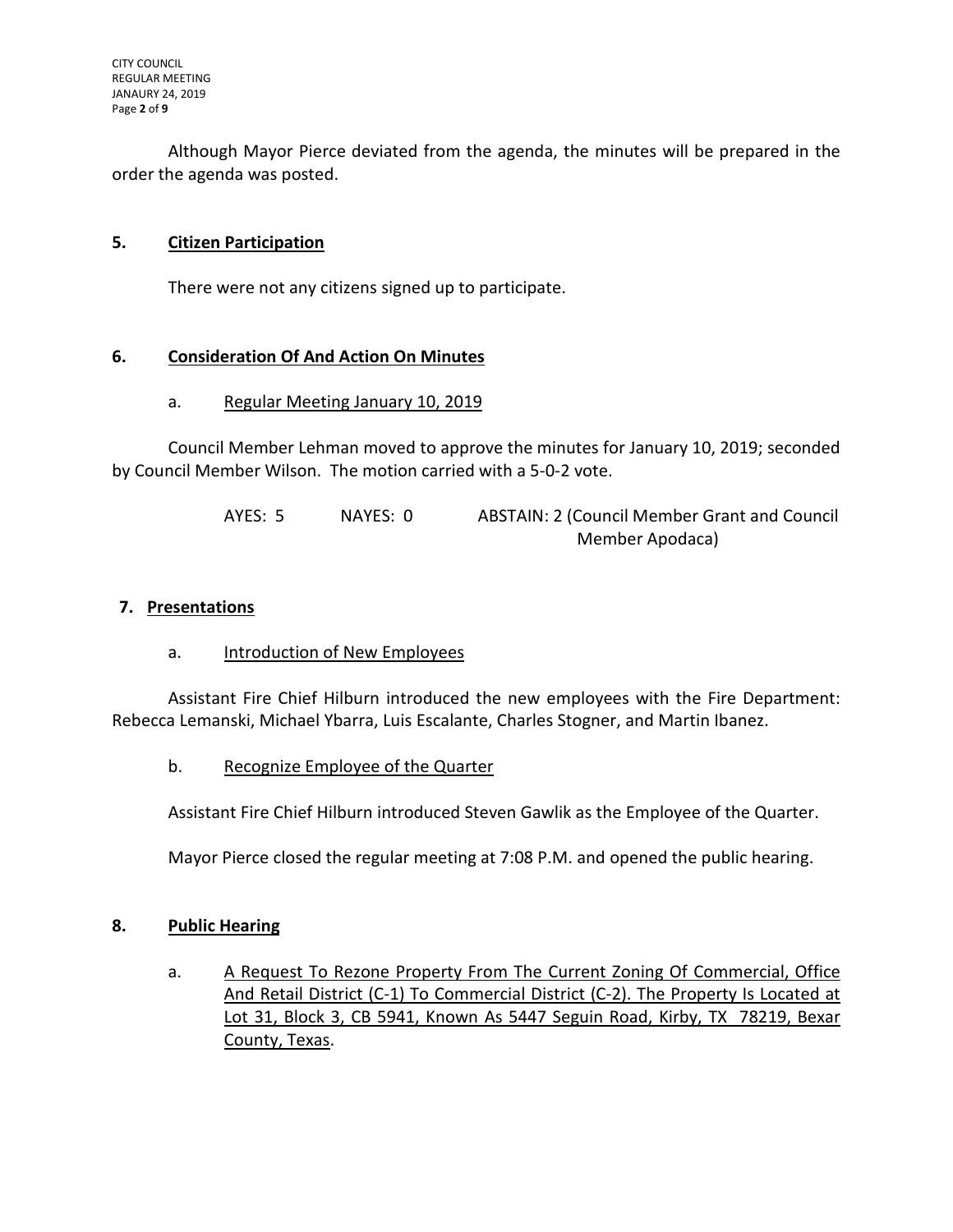Mr. Michael Guinn, applicant, stated he is the owner of M&M Automotive and C-1 zoning prevents a buyer from opening an automotive business because outdoor storage is not allowed.

b. A Request For Variances From The Sign Ordinance Section 154.06 (C)(1) Sign Surface Area Limits - To Allow 134 Square Feet Of Maximum Face Area; And Section 154.06 (D)(1) Height Of Signs - To Allow A Pole Sign With The Height Of Twenty-Five (25') Feet; Located At CB 5092L LOT 8; Otherwise Known As 5920 FM 78, City Of Kirby, Bexar County, Texas

Mr. Greg Burkett, APEC Signs, stated Dr. Harry Hernandez, applicant, wanted to attend the meeting, but had a conflict with his schedule. Mr. Burkett said the variance for the signage is very important to help identify the location of the business while driving on FM 78.

Mayor Pierce closed the Public Hearing at 7:13 P.M. and opened the regular meeting.

# **9. Discussion And Possible Action**

# a. Discussion And Possible Action On An Employee Weight Loss Challenge Program

City Manager Vernon stated that staff would like to conduct a weight loss challenge from March 1 – April 30. The goal is to promote good health. Employees who wish to participate must pay a \$10.00 fee that will be placed in a pool. She asked if Council would match the fee at 100% from the city budget line item Supplemental Benefits.

Council Member Grant moved to accept the Employee Weight Loss Challenge Program in which the City will match the funding; seconded by Council Member Wilson. The motion carried with a 7-0 vote.

AYES: 7 NAYES: 0

b. Discussion And Possible Action On A Request To Rezone Property From The Current Zoning Of Commercial, Office And Retail District (C-1) To Commercial District (C-2). The Property Is Located at Lot 31, Block 3, CB 5941, Known As 5447 Seguin Road, Kirby, TX 78219, Bexar County, Texas.

Council Member Grant moved to accept the request to rezone poperty from the current zoning of Commercial, Office and Retail District (C-1) to Commercial District (C-2). The property is located at Lot 31, Block 3, CB 5941, known as 5447 Seguin Road, Kirby, TX 78219, Bexar County, Texas; seconded by Council Member Lehman. The motion carried with a 7-0 vote.

AYES: 7 NAYES: 0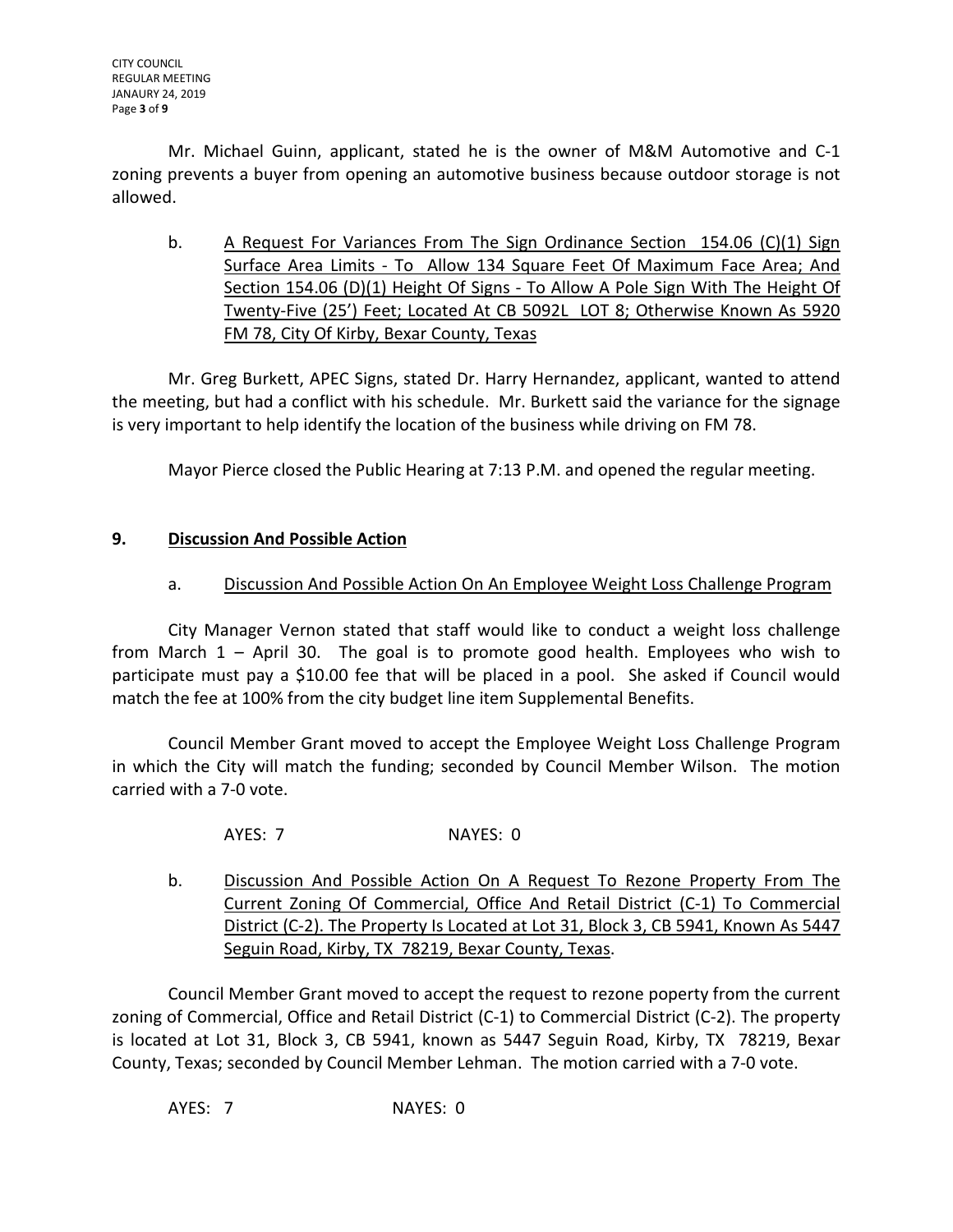c. Discussion And Possible Action On A Request For Variances From The Sign Ordinance Section 154.06 (C)(1) Sign Surface Area Limits - To Allow 134 Square Feet Of Maximum Face Area; And Section 154.06 (D)(1) Height Of Signs - To Allow A Pole Sign With The Height Of Twenty-Five (25') Feet; Located At CB 5092L LOT 8; Otherwise Known As 5920 FM 78, City Of Kirby, Bexar County, Texas

Council Member Grant moved to accept the variances from the Sign Ordinance Section 154.06 (C)(1) Sign Surface Area Limits - to allow 134 square feet of maximum face area; and Section 154.06 (D)(1) Height Of Signs - to allow a pole sign with the height of twenty-five (25') feet; located at CB 5092L LOT 8; otherwise known as 5920 FM 78, City Of Kirby, Bexar County, Texas; seconded by Council Member Lehman. The motion carried with a 7-0 vote.

AYES: 7 NAYES: 0

# d. Update, Discussion And Possible Action on Binz Engleman Road Reconstruction **Project**

Gilbert Salas, Director of Public Works, provided an update on Binz Engleman Reconstruction Project. The contractor is working on concrete, there is not an update on mailboxes, and they are still in Phase 3.

e. Discussion And Possible Action To Consider Adopt A Spot Application From QuikTrip

Mayor Pierce said JD Dudley, QuikTrip, was not able to attend due to a conflict with his schedule. The spot they want to adopt is at Gibbs Sprawl from the stop sign to the railroad tracks.

City Manager Vernon will confirm they want to start at the traffic light at Gibbs Sprawl and FM 78.

Council Member Wilson moved to accept QuikTrip's application to Adopt a Spot at Gibbs Sprawl from the stop sign (traffic light) to the railroad tracks; seconded by Council Member Apodaca. The motion carried with a 7-0 vote.

- AYES: 7 NAYES: 0
- f. Discussion And Possible Action On Statements Of Qualifications Received For City Engineering Services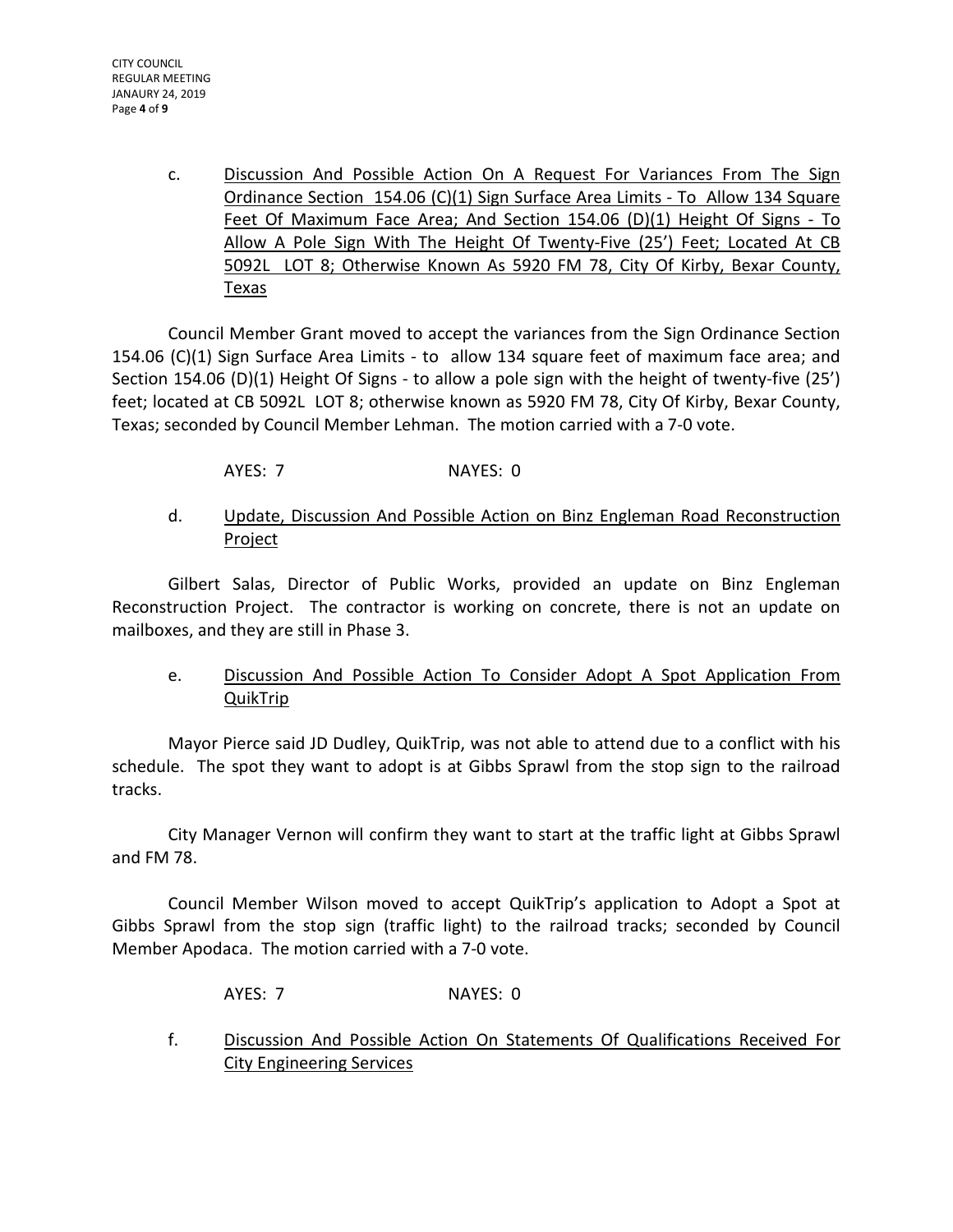CITY COUNCIL REGULAR MEETING JANAURY 24, 2019 Page **5** of **9**

City Manager Vernon stated in November the City advertised a Request For Qualifications (RFQ) for City Engineering Services. The deadline to submit an RFQ was December 7, 2018. We received one statement of qualifications from M&S Engineering. Funding will be discussed at another meeting if Council asks staff to move forward.

Gary Freeland, M&S Engineering, provided Council with the services they offer and experiences with municipalities.

Council Member Pierce directed staff to negotiate a contract with M&S Engineers; seconded by Council Member Aldrich. The motion carried with a 7-0 vote.

AYES: 7 NAYES: 0

# g. Discussion And Possible Action On Possible Regulation Of Electronic Scooters

Council Member Apodaca said she requested this item because she saw electronic scooters at Ceja Park and we do not have any regulations in place addressing the scooters. There have been reports of numerous injuries reported in San Antonio and other cities.

Council Member Pierce moved to direct the City Manager and City Attorney to create a regulation to prohibit electronic scooters or any other type of device that they deem as commercial use in the city of Kirby; seconded by Council Member Grant. The motion carried with a 7-0 vote.

AYES: 7 NAYES: 0

h. Discussion And Possible Action On Ordinance No. 0-2019-850 Amending FY 2018-2019 Municipal Budgets Of The City Of Kirby. This Is The Second Reading.

Council Member Pierce moved to approve Ordinance No. O-2019-850 Amending FY 2018-2019 Municipal Budgets Of The City Of Kirby; seconded by Council Member Lehman. The motion carried with a 5-2 vote.

> AYES: 5 NAYES: 2 (Council Member Wilson, Mayor Pro-Tem Aldrich)

### i. Discussion And Possible Action On Increasing The Age To Purchase Tobacco Products From 18 To 21

Council Member Grant said he requested this item to help promote good health.

Council Member Grant moved to raise the age limit from 18 to 21 to purchase tobacco; seconded by Council Member Apodaca.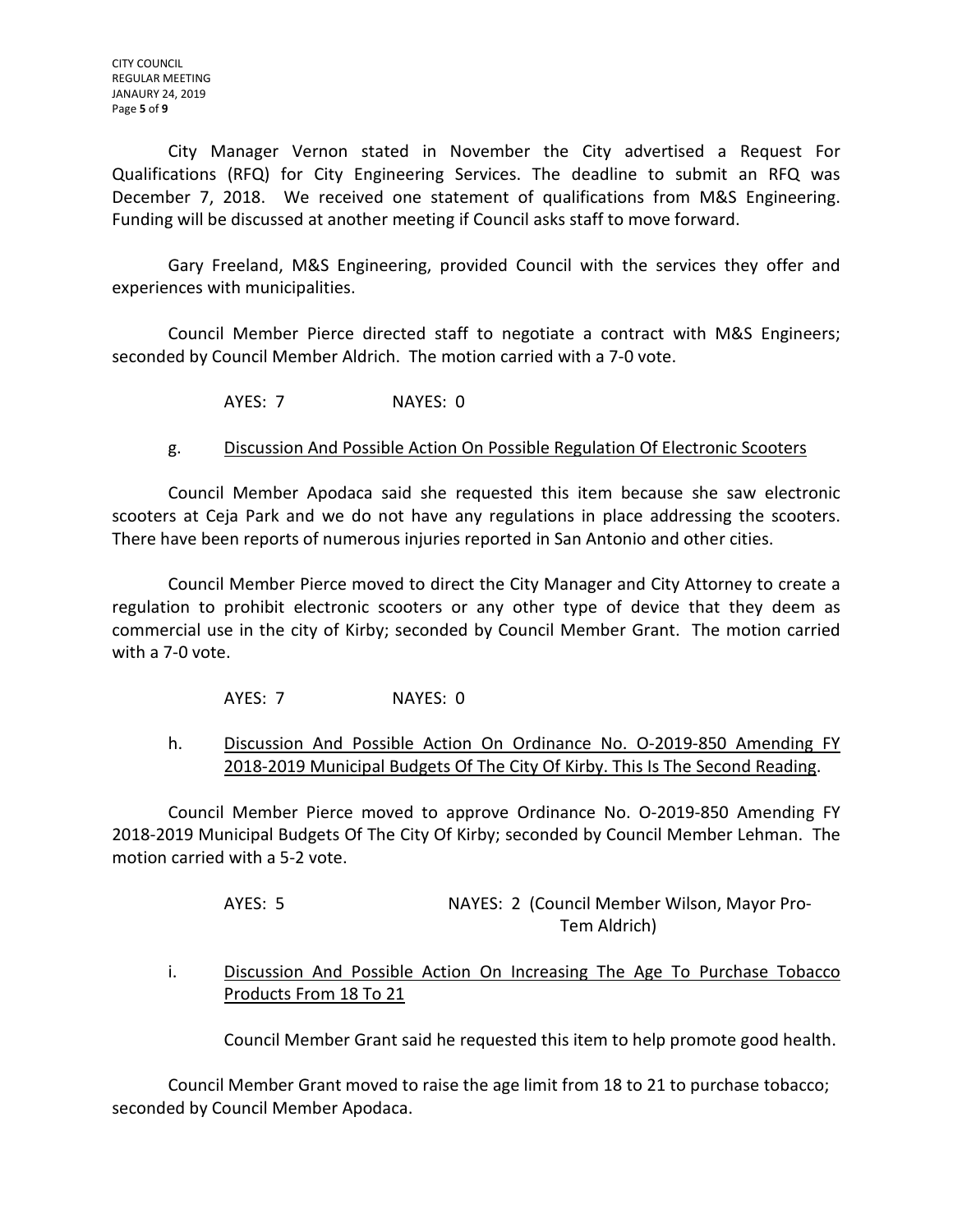Council Member Grant amended his motion to direct staff to prepare an ordinance to raise the age limit from 18 to 21 to purchase tobacco; seconded by Council Member Apodaca. The motion carried with a 4-3 vote.

| AYES: 4 | NAYES: 3 (Council Member Pierce, Mayor Pro-Tem |
|---------|------------------------------------------------|
|         | Aldrich, Mayor Pierce)                         |

# j. Discussion And Possible Action On December 31, 2018 Fireworks Calls To The Kirby Police Department

Mayor Pro-Tem Aldrich said she requested this item because she wanted to know how many calls came in and what can be done to combat these calls. The Fire Department and Police Department work very hard and she's an advocate for both departments.

Chief Bois reported that every  $4<sup>th</sup>$  of July and New Year's Eve he brings on extra staff to patrol the City. Area agencies are inundated with calls these two nights. He said more staff can be brought in to help.

Mayor Pierce called for a break at 8:23 P.M.

Mayor Pierce convened the regular meeting at 8:33 P.M.

k. Discussion And Possible Action On Appointing Member(s) To The Senior Center Corporation Board

There were not any applications. There is not action on this item.

l. Discussion And Possible Action On Appointing Member(s) To The Beautification And Recycle Committee

There were not any applications. There is not action on this item.

m. Discussion And Possible Action On Appointing Regular Member(s) And Alternate Member(s) To The Building And Standards Commission

There were not any applications. There is not action on this item.

n. Discussion And Possible Action To Accept Agatha Williams' Resignation From The Planning And Zoning Commission Effective Immediately

City Manager Vernon informed Council that Agatha Williams submitted her resignation to be effective immediately.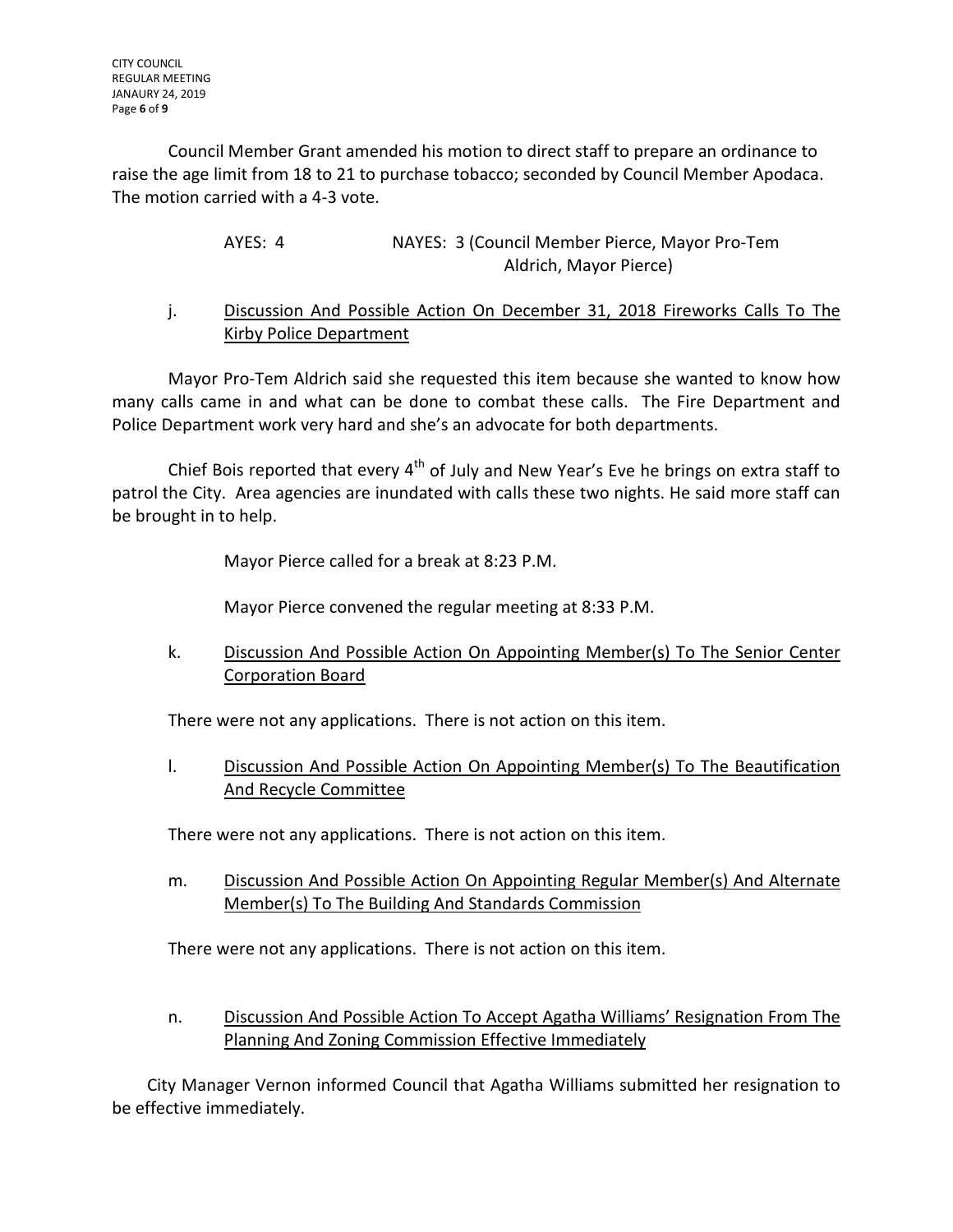Council Member Wilson moved to accept Agatha Williams' resignation from the Planning and Zoning Commission effective immediately; seconded by Council Member Grant. The motion carried with a 6-1 vote.

AYES: 6 NAYES: 1 (Council Member Grant)

# o. Discussion And Possible Action On Appointing Member(s) To The Planning And Zoning Commission

There were not any applications. There is not action on this item.

# p. Discussion And Possible Action To Determine City Events For 2019

City Manager Vernon identified City Events for 2019: Movie in the Park, Easter Egg Hunt, Fireman's Picnic, Fireworks in the Park, National Night Out, Cookies with Santa/Christmas in Kirby, Annual Santa Parade, and Holiday Lighting Contest.

Council discussed the responsible parties for each event: Movie in the Park – Crime Control for June and August; Easter Egg Hunt April 14 1:00 P.M. to 3:00 P.M. – Council Member Grant volunteered; Fireman's Picnic May 3 & 4 – Fire Department; Fireworks in the Park July  $4<sup>th</sup>$ later in the day – Mayor Pro-Tem Aldrich volunteered; National Night Out First Tuesday in October – Police Department; Cookies with Santa/Christmas in Kirby December 7 4:00 P.M. to 6:00 P.M. – Crime Control; Annual Santa Parade December 22 5:00 P.M. – Fire Department; and Holiday Lighting Contest – Beautification and Recycle Committee.

q. Discussion And Possible Action on Interlocal Agreement And Ground Lease With Bexar County For The Kirby Bexar Animal Facility

City Manager Vernon said we received a letter yesterday from the Bexar County District Attorney's office. The letter addressed that the City will terminate the agreement and the County will operate out of their facility and the City will operate out of our facility. There will not be any shared resources.

Marc Schnall, City Attorney stated it is a governing body decision whether to implement the proposal in the letter. Council will need to consider what the implementation time is. Make sure we have adequate staff, time for transition to implement the separation and funds that will be incurred.

City Manager Vernon said staff met and discussed the plan of operation. We need to take care of maintenance, repairs and upgrades to the existing building. She suggested presenting a draft budget to City Council February 14.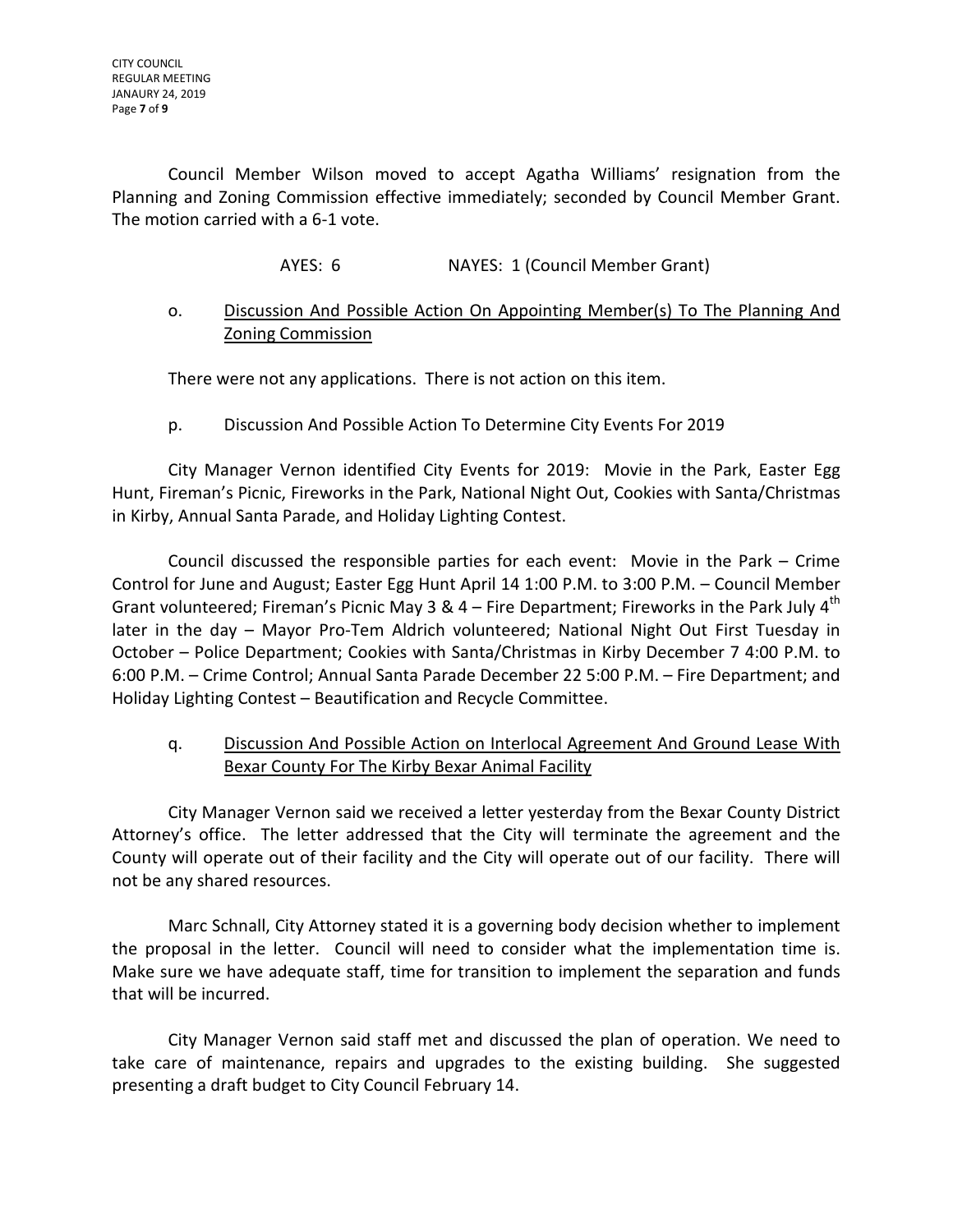# r. Discussion And Possible Action On Digital Signage At The Corner Of FM 78 And Old Seguin Road

Council Member Grant announced that Schertz Bank and Trust donated \$10,000 toward the expense of the sign.

City Manager Vernon said the last cost estimate received and selected by City Council was \$12,868 option 1. The vendor said this equipment is available and the price will be honored with the cost of \$71.94 per hour to install if we want to program the sign and \$98.24 per hour if they have to program the sign. This quote is 4G wireless communications and we know this is being phased out. Everyone is moving to 5G and we are waiting to find out if there will be additional costs associated with this.

Mayor Pierce asked that staff find out if there is an additional cost for continued maintenance.

Council Member Pierce recalled in 2016 or 2017 there was discussion during the budget discussions addressing the sign.

Mayor Pierce asked that on the next agenda identify the total cost for the sign.

### **10. Requests and Announcements**

a. Requests By Mayor And Council Members For Items To Be Placed On Future City Council Agendas And Announcements On City Events/Community Interests

Council Member Grant – He complimented Gilbert Salas, Director of Public Works for the work accomplished with limited staff. He thanked all staff.

Council Member Wilson – She asked that the City Wide Garage Sale take place before Spring Clean–up. Consider advertising on social media to start Parks and Recreation Committee again and see if anyone will volunteer.

Mayor Pro-Tem Aldrich – She thanked all the departments for their hard work.

Council Member Lehman – He announced that the Senior Center Breakfast pancakes and sausage breakfast was the best he has had in many years.

Council Member Apodaca – She asked if the City would consider Siclovia in the future.

Council Member Pierce – He said the Crime Control and Prevention met last night and voted to be placed on the May 4 ballot.